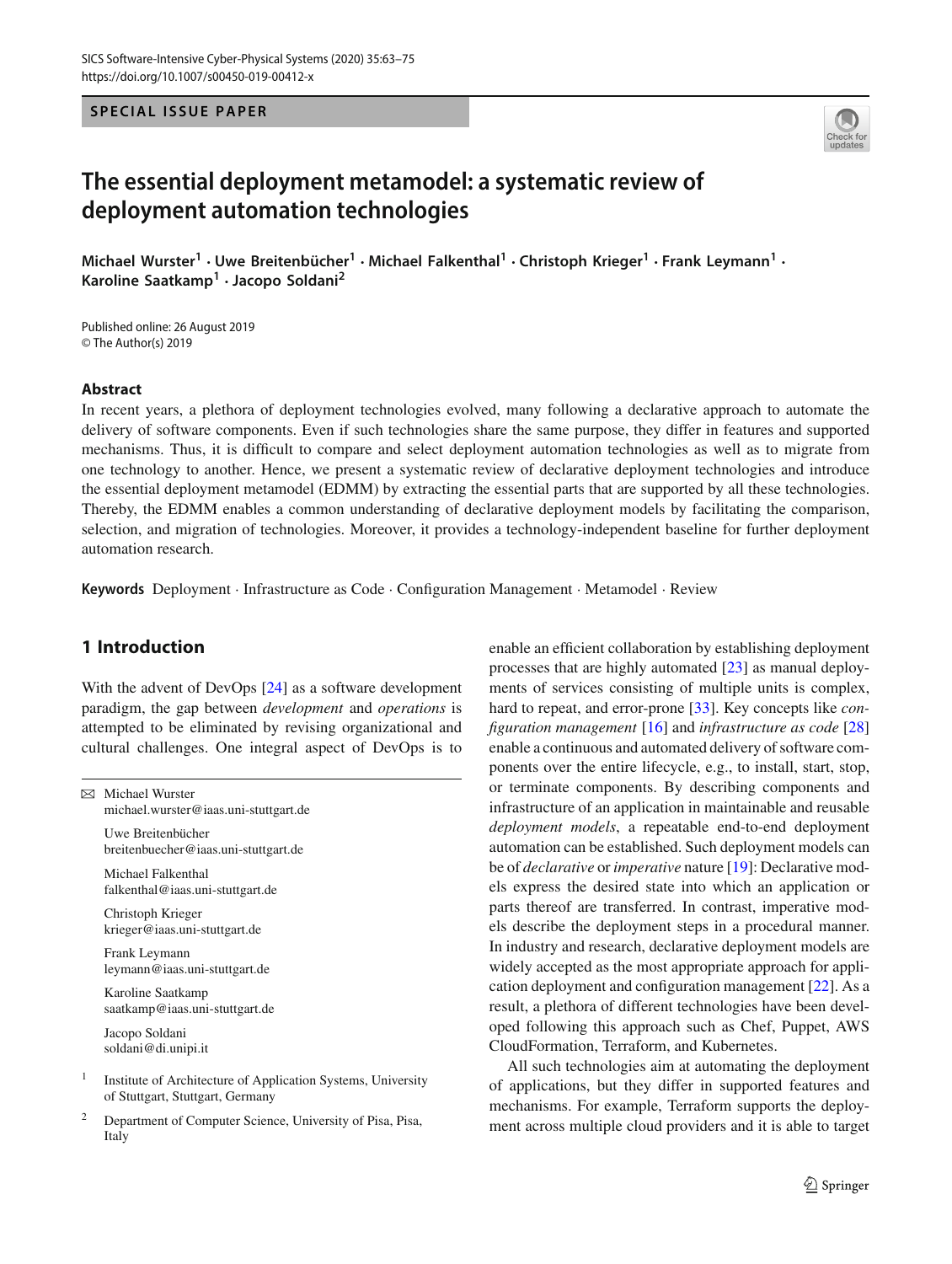different cloud offerings as a service (XaaS). Whereas, there are cloud provider-specific technologies, such as AWS CloudFormation, allowing the deployment only on Amazon's cloud services. Moreover, there are platform-specific technologies, such as Kubernetes, that support only specific *deployment bundles* (container images) or cloud service offerings (e.g., restricted to PaaS). In addition, most technologies use their own modeling language with its own syntax and expressiveness.

As a result, it is difficult to compare technologies by their capabilities as there exists currently no systematic comparison of deployment features and mechanisms. Further, as application systems are in constant change, it is challenging to choose an appropriate technology upfront. Moreover, in cases applications need to be migrated, it is also required to migrate the associated deployment models to the target environment's technology. This quickly gets cumbersome and requires knowledge about how to translate the features and mechanisms from one provider's technology, e.g., AWS, to another one, e.g., Azure. In addition, the various technologies currently in use impede systematic deployment automation research as the practical feasibility of new approaches is typically only evaluated using a certain technology. However, this makes it hard for researchers to understand if proposed approaches can be mapped to their technologies in use.

To tackle these issues, we introduce the Essential Deployment Metamodel (EDMM), which we obtained through a systematic analysis aimed at distilling the essential parts of declarative deployment technologies. We also show how the analyzed technologies comply semantically with the EDMM and how it can be mapped to native constructs of each technology. Thereby, the EDMM provides a common denominator of the features of the most important deployment technologies. This enables (1) a common understanding of declarative deployment technologies. Further, it (2) eases the selection of a deployment technology for one's own use case as the EDMM mapping describes how this can be achieved based on a technology-independent model. In cases where it is required to migrate from one provider to another, it also requires to migrate the associated deployment models. The EDMM (3) supports and eases such migration processes by knowing the essential elements of deployment technologies. On top of that, the EDMM facilitates an automated transformation into specific deployment technologies in the context of model-driven architecture (MDA) in order to decide which specific technology to use as late as possible. Finally, our results give researchers (4) the possibility to evaluate their concepts in a technology-agnostic manner by knowing to which technologies an approach can be applied to without disruptive adaptations. The review of technologies revealed that there are general-purpose (GP), provider-specific (ProvS), and platform-specific (PlatS) deployment technologies that enable the description of components, relations, and respective types as main deployment model entities.

Hereafter, Sects. [2](#page-1-0) and [3](#page-3-0) present our review framework and technology classification. Section [4](#page-5-0) defines the EDMM, while Sect. [5](#page-6-0) discuss its mapping to selected technologies. Finally, Sects. [6](#page-9-0) and [7](#page-10-0) discuss related work and draw some concluding remarks.

# <span id="page-1-0"></span>**2 Review framework**

This section presents the procedure taken to identify the EDMM. This was done in three phases: First, we identified a list of deployment technologies using well-known search engines in research and industry. Each result was individually considered and searched for presented or used deployment technologies. In the second phase, we ranked the technologies by the amount of search results in a search engine. Lastly, the analysis of the highest ranked technologies based on a reference scenario led us to the essential elements of deployment models. The complete data of the review are available online.<sup>[1](#page-1-1)</sup>

#### **2.1 Phase 1: identify technologies**

In the first phase, we used ACM Digital Library, IEEE Xplore, and Google to identify deployment technologies. We excluded the term "deployment" as the hundreds of results include unrelated research topics, i.e., covering organizational and build processes regarding deployment. Therefore, we refined the search using known terms to target the identification of deployment automation technologies. In each search engine, the following query structure was used: Results must contain the phrase "infrastructure as code" or "configuration management" and must match the keyword "cloud computing". The term "cloud computing" is chosen because we regard the support of cloud services as an elementary characteristic of future-proof deployment technologies.

The exact search queries and result numbers are shown in Table [1.](#page-2-0) Each result was individually considered and searched for whether a new technology is presented, the technology is used in comparative works, or is used to support evaluating a work or study. In total, 56 technologies were identified. We focused our review on opensource or community-licensed technologies and, therefore, excluded eight technologies in this phase since there are only commercial or enterprise licenses available. Further, we excluded Vagrant [\[21](#page-11-7)] because it focuses on managing local development environments. In addition, we excluded AWS OpsWorks [\[4\]](#page-11-8) because it is a managed service by AWS pro-

<span id="page-1-1"></span><sup>1</sup> [http://tinyurl.com/y2azrq3r.](http://tinyurl.com/y2azrq3r)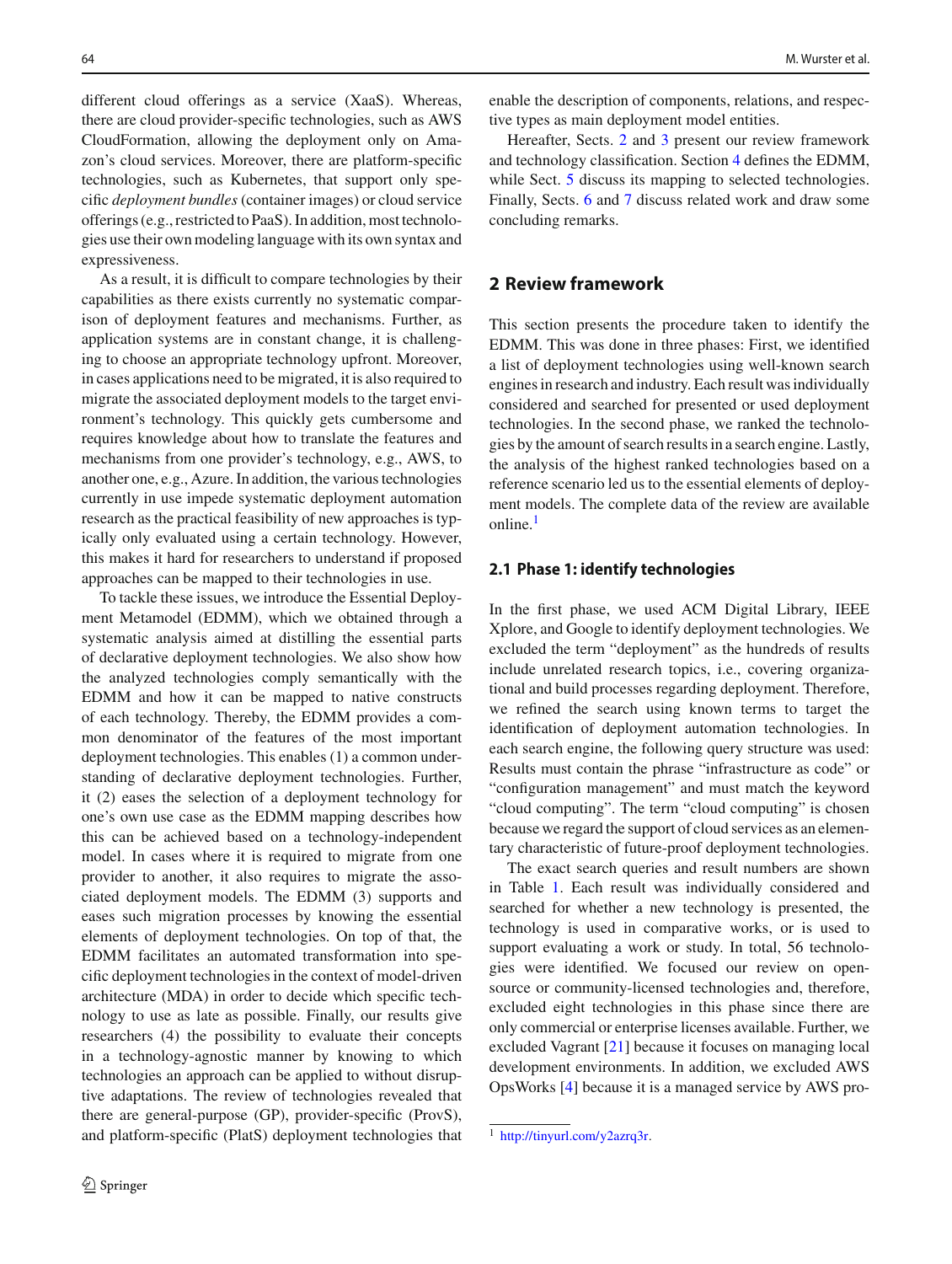<span id="page-2-0"></span>

| Engine     | Ouery                                                                                                                             | Records             |
|------------|-----------------------------------------------------------------------------------------------------------------------------------|---------------------|
| <b>ACM</b> | ("infrastructure as<br>code" "configuration<br>management") AND<br>keywords.author.keyword:<br>("cloud computation") <sup>a</sup> | 19                  |
| IEEE       | (("infrastructure as<br>code" OR "configuration<br>management") AND "IEEE<br>Terms": "cloud<br>computing") <sup>b</sup>           | 71                  |
| Google     | "configuration<br>management"<br>"infrastructure as<br>code" "cloud computing"                                                    | 72.600 <sup>c</sup> |

aUsed "Any field" and "Matches any" operators

b"Command Search" with "Metadata Only" operator

cThe first 100 results were considered

viding Chef or Puppet master nodes and does not provide its own deployment technology.

## **2.2 Phase 2: technology selection**

To select the most popular deployment technologies, a Google search for each technology was performed. Since most technologies are industry driven and not backed by scientific papers, the amount of citations is not usable as ranking method. Therefore, the magnitude of search results in Google was used, which also includes discussions in blogs or newsgroups, in order to derive the relevance of a certain technology. Even though the result is not precise, we are able to derive a trend in currently used deployment technologies. We used the following search pattern for ranking: "*<*technology*>* 'configuration management' OR 'infrastructure as code'". We used the American version of Google for the search. The search was performed using Google's Chrome browser in incognito mode on February 14, 2019. We considered the first 13 technologies for further analysis as shown in Table [2.](#page-2-1) The complete ranking is available online<sup>1</sup>.

## <span id="page-2-2"></span>**2.3 Phase 3: technology analysis**

We analyzed the features, mechanisms, and capabilities of each selected technology based on a reference scenario, which is depicted in Fig. [1.](#page-3-1) The authors investigated how it can be realized using the native constructs or extension mechanisms of each technology.

<span id="page-2-1"></span>**Table 2** Deployment technology ranking by popularity

| #  | Technology                    | Search hits |
|----|-------------------------------|-------------|
| 1  | Puppet                        | 1.630.000   |
| 2  | Chef                          | 1.150.000   |
| 3  | Ansible                       | 989.000     |
| 4  | Kubernetes                    | 708.000     |
| 5  | <b>OpenStack HEAT</b>         | 458.000     |
| 6  | Terraform                     | 348,000     |
| 7  | <b>AWS</b> CloudFormation     | 156.000     |
| 8  | SaltStack                     | 130.000     |
| 9  | Juju                          | 53.200      |
| 10 | CFEngine                      | 48.500      |
| 11 | <b>Azure Resource Manager</b> | 47.100      |
| 12 | Docker Compose                | 41.300      |
| 13 | Cloudify                      | 23.100      |
|    |                               |             |

#### **2.3.1 Deployment features and mechanisms**

For the analysis, several aspects were taken into account in order to find commonalities. We expect the deployment technologies to be open-source or community-licensed, capable to express single-, multi-, or hybrid-cloud deployments, and provide support for cloud-native application components (PaaS and FaaS). We derived the following *deployment features and mechanisms* for analyzing the automated deployment capabilities, these are: (i) supporting multiple cloud providers and platforms, (ii) targeting different cloud offerings (XaaS), (iii) providing capabilities to structure a deployment into logical parts, (iv) supporting the creation of custom, fine-granular, reusable entities, (v) allowing to specify desired application state, and (vi) allowing to hook into or influence the deployment lifecycle. These deployment automation features and mechanisms were analyzed based on a reference scenario presented in the next subsection.

## **2.3.2 Reference scenario**

We envision a simplified multi-cloud order management application containing cloud-native as well as classical and legacy components in order to identify the derived deployment features and mechanisms for each technology. This reference scenario is intended to cover typical deployment requirements in modern application systems. It covers exemplary different cloud providers, regarding multi-cloud deployments and different cloud offerings as a service (XaaS). Even though the reference scenario does not reflect a complex real-life scenario, it supports the identification of required deployment capabilities to cover modern application deployments. The left hand side of the figure depicts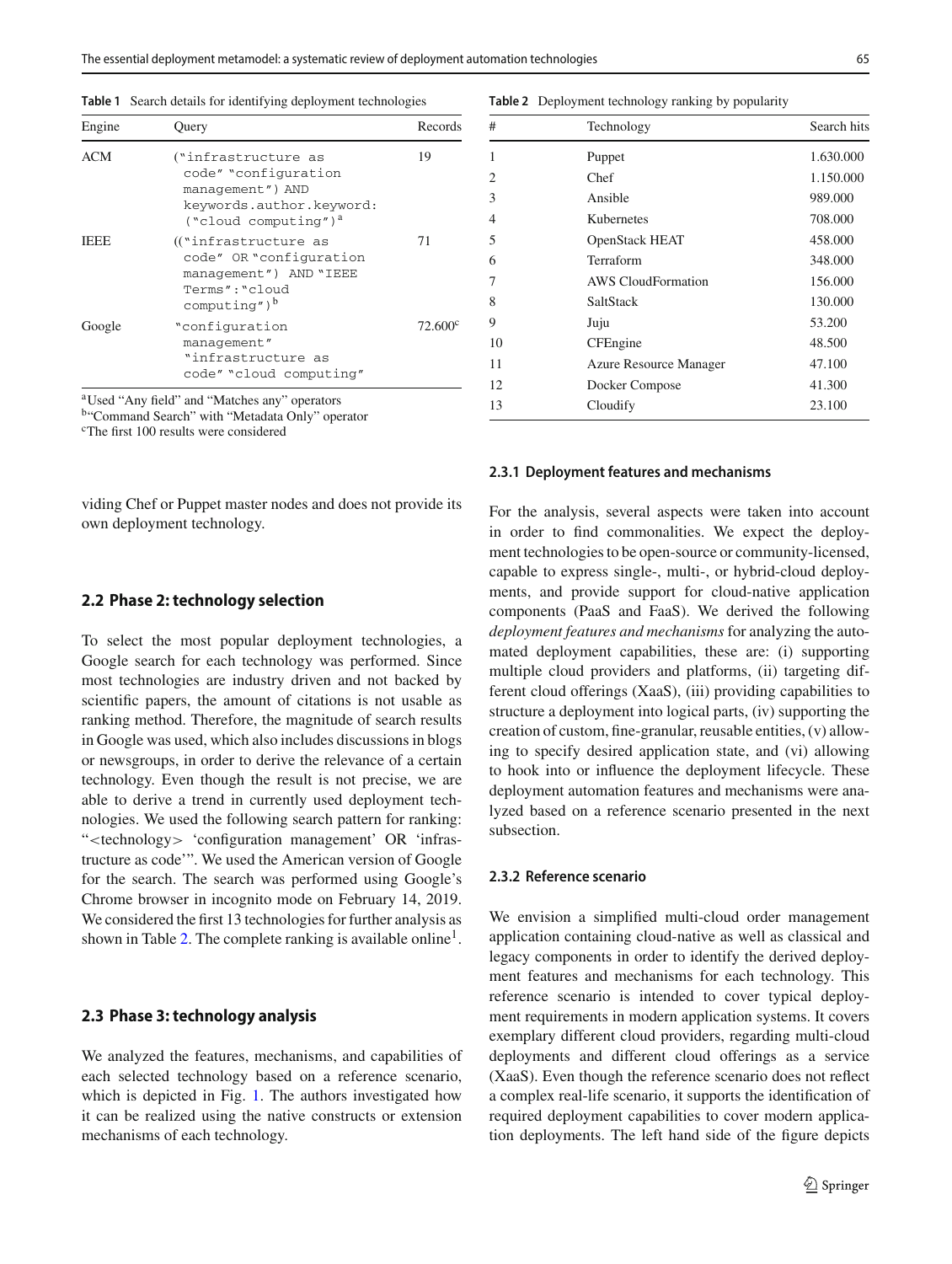

<span id="page-3-1"></span>**Fig. 1** Reference scenario: application topology containing cloud-native as well as on-premise components

a Java-based *Order* application deployed onto an Apache Tomcat server, which is depicted to be installed on a virtual machine (VM) provided by Amazon EC2. The order application is able to push new orders to a queue hosted and managed by Amazon's Simple Queue Service (SQS). Orders in this queue are processed by a *Order Worker* implemented as an ephemeral and stateless function using Amazon Lambda, Amazon's Function as a Service (FaaS) offering. In this case, each message put to the queue acts as event and triggers the worker function to process the respective order. The worker function updates respective values in a database, e.g., allocates the purchase order items for shipping. To cover a multi-cloud scenario, the orders are stored using a MongoDB Collection hosted and managed by Azure's Cosmos DB service offering. On the right hand side of the figure, a rather traditional, or non-cloud-native, application component is depicted. It is envisioned that a kind of administration application is used internally to track and manage the received orders by the *Order App*. In our scenario, this application is implemented using C++, requiring custom installation routines (cf. install.sh shell script), and is hosted on-premise using OpenStack. In summary, our reference scenario uses *application-specific components*, such as the *Order App* implementing some business logic. Further, it contains *middleware components*, such as the *Tomcat* server, and *computing components*, i.e., virtual machines. Lastly, it contains so-called *cloud service components*, such as *AWS EC2* and *Azure Cosmos DB*, which are hosting leaf nodes (considering the notion of a graph) and in full control of the respective cloud provider. Anyhow, there can be hosting leaf nodes representing traditional VM hypervisors or even bare metal servers.

#### **2.3.3 Remarks**

To perform a sound analysis of the selected technologies, we classified the technologies independently. To ensure avoidance of observer bias, the analysis was executed in parallel over on-third splits of the selected technologies. Afterwards, the observations and interpretations were discussed and double-checked in several joint sessions for reconciliation. Based on this analysis and the found commonalities of the technologies, we present a categorization of technologies in the next section.

# <span id="page-3-0"></span>**3 Categorization of technologies**

During the analysis of the selected technologies (cf. Table [2\)](#page-2-1), we observed that they can be divided into three categories. Before presenting the categories in detail, we briefly introduce the selected deployment technologies. Puppet, Chef, and Ansible are configuration management systems. **Puppet** enables to write reusable configuration definitions describing system resources and their state for multiple providers and services using their own domain-specific language (DSL) [\[36](#page-11-9)]. **Chef** uses a Ruby-based DSL. Based on a serverclient architecture, it can be used to maintain and configure systems on various platforms or cloud providers [\[34](#page-11-10)]. **Ansible** uses a declarative YAML-based DSL to describe system configurations for various platforms and cloud services. In contrast to Chef, Ansible uses an *agentless* architecture [\[37](#page-11-11)]. **Kubernetes** is a platform for automating the orchestration of containerized, multi-service applications. It automatically deploys the specified application onto a cluster and ensures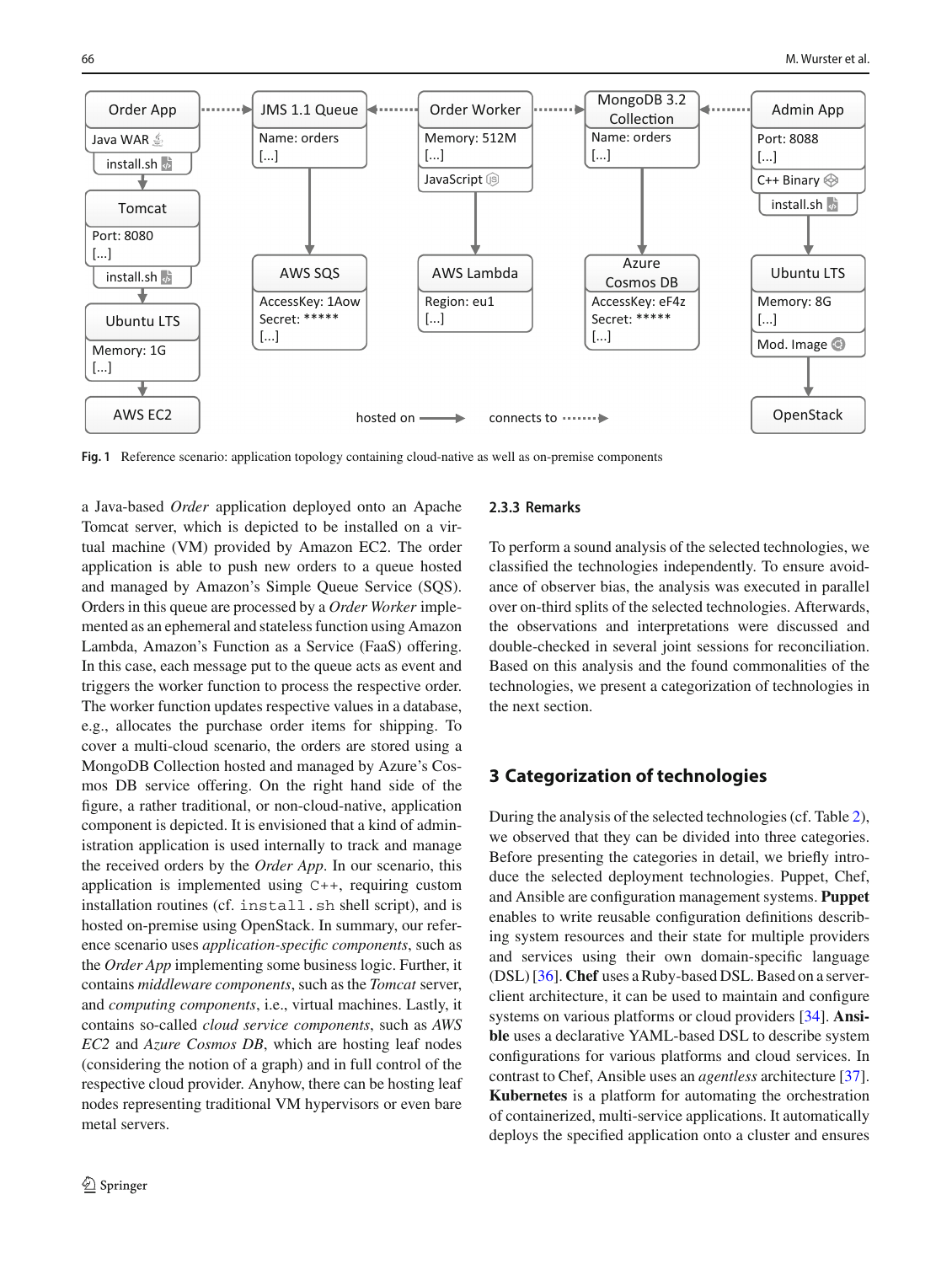that its desired configuration is reached and maintained [\[15](#page-11-12)]. **OpenStack Heat** is an orchestration engine that enables the description of XaaS-based applications using a YAML syntax. It manages the whole lifecycle of an deployment and provides interfaces for custom extensions [\[32](#page-11-13)]. **Terraform** is an orchestrator providing plugin interfaces for custom extensions. It uses its own DSL and primarily targets multi-cloud application deployments [\[20\]](#page-11-14). In contrast, **AWS CloudFormation** uses a DSL (JSON and YAML) to describe, deploy, and manage all infrastructure resources across Amazon's cloud services [\[3](#page-11-15)]. **SaltStack** is an orchestration and configuration management system using its own DSL to deploy and manage all kinds of application stacks targeting different cloud providers and services [\[39](#page-11-16)]. **Juju** is a topology-based application orchestration tool. It enables the modeling of application deployments using a YAML-based DSL and supports multiple cloud offerings and services [\[12](#page-11-17)]. **CFEngine** is an open-source configuration management tool providing enterprise functionalities by a commercial version. Its primary function is to provide automated configuration and management on top of existing computing resources [\[11\]](#page-11-18). Similar to AWS CloudFormation, **Azure Resource Manager** is the deployment and management service by Azure to manage resources in Microsoft's cloud environment [\[27\]](#page-11-19). **Docker Compose** is a framework for defining and running multi-container Docker applications. It provides a YAML-based language to specify the containers forming an application and their configuration [\[18](#page-11-20)]. **Cloudify** is an open-source application orchestration framework. It supports hybrid-cloud deployments for all kinds of cloud services based on a customized YAML syntax inspired by the TOSCA standard [\[14](#page-11-21)].

During phase three (cf. Sect. [2.3\)](#page-2-2), we figured out that some technologies support multi-cloud deployments, such as Ansible or Terraform, and others are restricted to certain cloud providers, such as AWS CloudFormation and Azure Resource Manager. Further, we concluded that there are technologies suitable to deploy applications targeting XaaS. Technologies, such as AWS CloudFormation, Terraform, and Ansible, support different kinds of services for deploying components, whereas technologies, like Kubernetes and Docker Compose, are restricted to use specific *platform bundles*, container images in their cases. Therefore, we categorize the technologies in (i) general-purpose, (ii) provider-specific, and (iii) platform-specific deployment technologies. Figure [2](#page-4-0) indicates the overlap of deployment technologies regarding the derived *deployment features and mechanisms*.

**General-Purpose (GP)** GP technologies support all *deployment features and mechanisms*(cf. Sect. [2.3\)](#page-2-2). They support single-, hybrid-, and multi-cloud deployments as



<span id="page-4-0"></span>**Fig. 2** Deployment automation technology categorization

well as different kinds of cloud services (XaaS). In addition, they can be extended by reusable and customized components for further providers or services. Thereby, it is possible to hook into or influence the component's lifecycle by defining custom actions. This group encompasses the following technologies: Puppet, Chef, Ansible, OpenStack Heat, Terraform, SaltStack, Juju, and Cloudify.

**Provider-Specific (ProvS)** ProvS deployment technologies support XaaS deployments, provide capabilities to create reusable entities, and can control a component's lifecycle (cf. deployment features and mechanisms presented in Sect. [2.3\)](#page-2-2). In contrast to GP, ProvS technologies only support single-cloud deployments since they are offered by specific cloud providers, hence only supporting the cloud services offered by the respective provider. The EDMM is restricted to provider-supported component types for the cloud service components (cf. Fig. [1\)](#page-3-1). This group encompasses the following deployment technologies: AWS CloudFormation and Azure Resource Manager.

**Platform-Specific (PlatS)** PlatS deployment technologies support multiple cloud providers, the creation of reusable entities, and influencing a component's lifecycle (cf. deployment features and mechanisms presented in Sect. [2.3\)](#page-2-2). In contrast to GP, these are restricted regarding the cloud delivery model and regarding the use of specific *platform bundles* for realizing components. Considering the reference scenario (cf. Fig. [1\)](#page-3-1), the EDMM is restricted such that only types and artifacts can be used that are supported by the underlying platform, e.g., Kubernetes only supports the deployment of container images. This group encompasses the following deployment technologies: Kubernetes, CFEngine, and Docker Compose.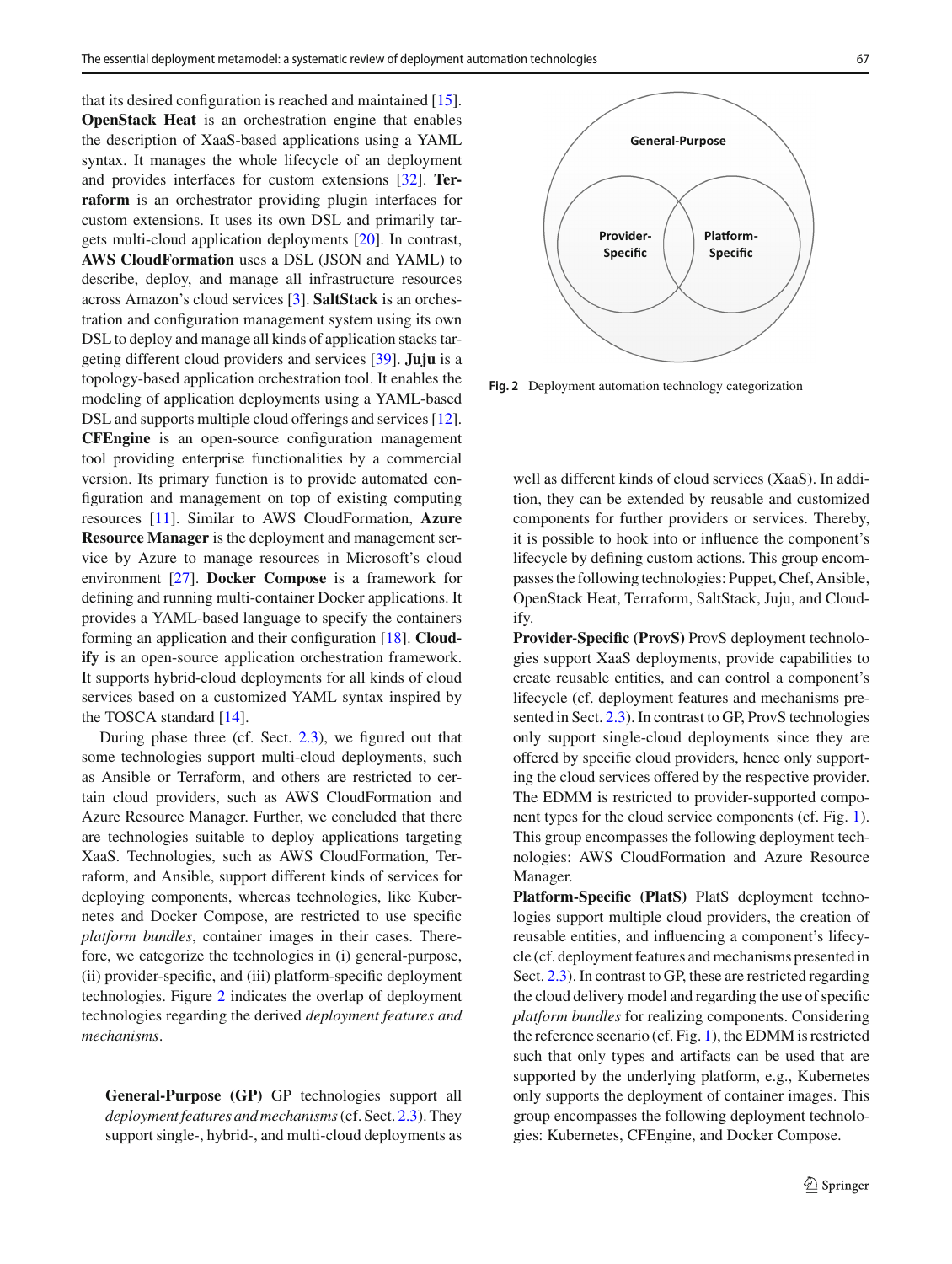All three groups provide deployment features and mechanisms to cover all extracted elements covered by the EDMM presented in the next section. However, the ProvS and PlatS groups are restricted in the power to express a deployment, which is explained in detail in the technology mapping section (cf. Sect. [5\)](#page-6-0).

# <span id="page-5-0"></span>**4 The essential deployment metamodel**

The EDMM encompasses the essential parts of declarative deployment models. Declarative deployment models focus on the "what" and describe the structure of an application to be deployed including all components, their configuration, and relationships. The EDMM represents the result of the analysis of 13 selected declarative deployment technologies applied in industry and research. The EDMM is illustrated in Fig. [3,](#page-5-1) where the structure and names of the entities are inspired by the TOSCA standard [\[29\]](#page-11-22) and the Declarative Application Management Modeling and Notation (DMMN) with its graph-based nature [\[8\]](#page-11-23). The first entities to be defined are the components forming an application, as well as the component types allowing to distinguish them and giving them semantics.

**Definition 1** *(Component)* A *component* is a physical, functional, or logical unit of an application.

<span id="page-5-2"></span>**Definition 2** *(Component Type)* A *component type* is a reusable entity that specifies the semantics of a component that has this type assigned.

For example, a deployment model implementing the reference scenario contains several *components* (i.e., *Order App*, *Tomcat*, *JSM 1.1 Queue*, *Order Worker*, *Ubuntu LTS*, or*Azure Cosmos DB*), of different *component types* (e.g., *Order App* is a Java-based web application, while *Tomcat* is a Tomcat server). The semantics and actions required to install or terminate a component are provided by its type. While the component represents a certain functionality for a specific application, the component type can be used in different deployment models. To work as intended or to provide a higher level service, components often depends on other components. This is specified by relations between components.

**Definition 3** *(Relation)* A *relation* is a directed physical, functional, or logical dependency between exactly two components.

**Definition 4** *(Relation Type)* A *relation type* is a reusable entity that specifies the semantics of a relation that has this type assigned.

Concrete typed relations are also proposed by Weerasiri et al. [\[41\]](#page-11-24) and examples of them can be found in our reference scenario (cf. Fig. [1\)](#page-3-1). For instance, the relation from*Order App* to *JMS 1.1 Queue* is of type *connects to*, and it specifies that a network connection is to be set to allow the two components to communicate. The relation from *Order App* to *Tomcat* of type *hosted on*, and it indicates that the *Order App* is to be installed on the *Tomcat* server.

The actions and information required to realize the installation or termination of components and relations must be provided. The EDMM encapsulate this in operations and properties.

**Definition 5** *(Operation)* An *operation* is an executable procedure performed to manage a component or relation described in the deployment model.

**Definition 6** *(Property)* A *property* describes the current state or prescribes the desired target state or configuration of a component or relation.



<span id="page-5-1"></span>**Fig. 3** The essential deployment metamodel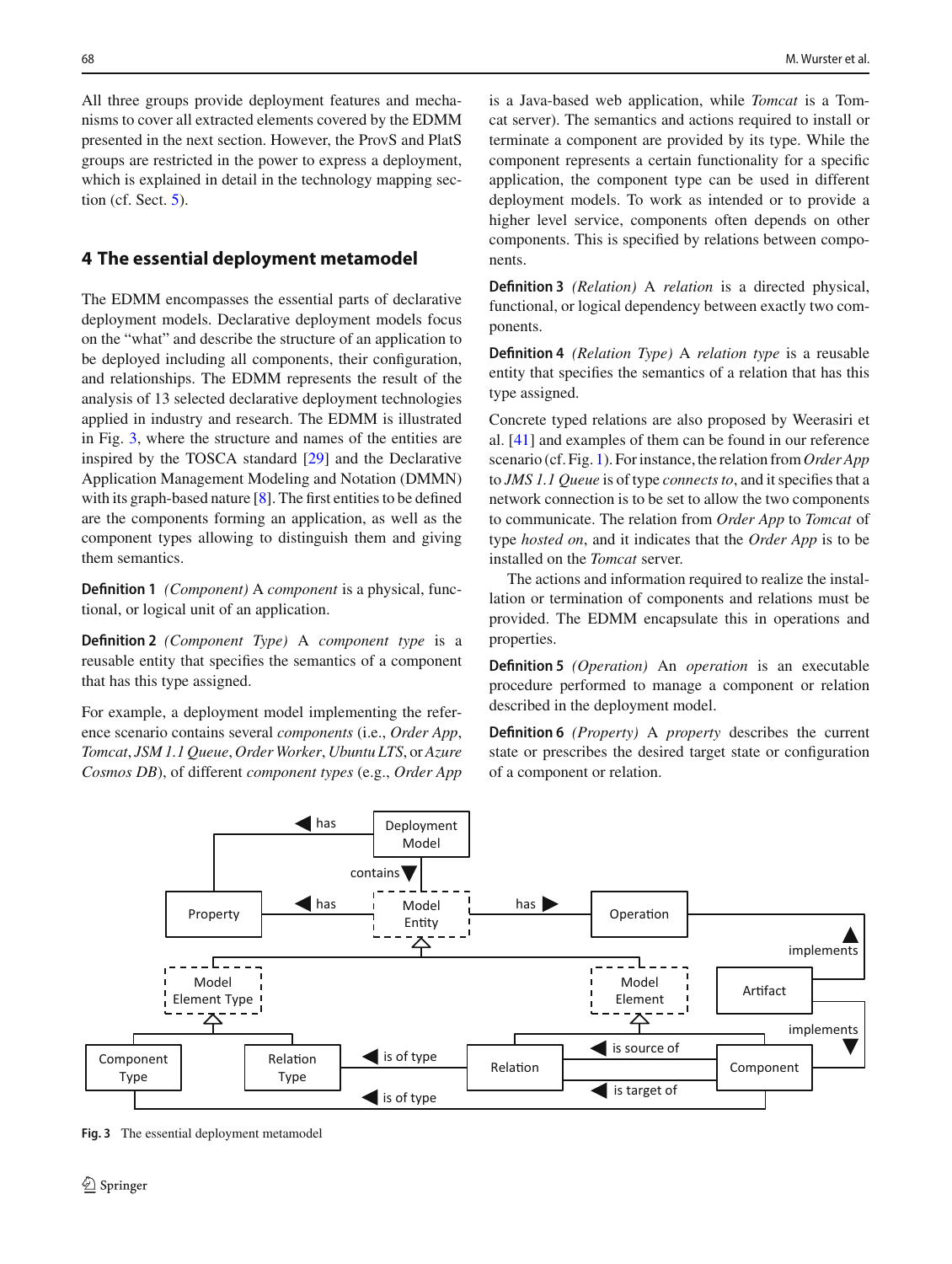Consider, for instance, the *Tomcat* component in our reference application (cf. Fig. [1\)](#page-3-1) which represents a Tomcat server installed on an Ubuntu VM. It can be associated with a property indicating that the exposed port of the web server must be 8080. Further, the *Tomcat* component is also associated with the operation *install* (cf. install.sh script) that denotes the logic required to install the component on the corresponding VM. Components and operations are implemented through so-called artifacts. According to UML, an artifact is a physical piece of information that is created to be used for deployment and operation of a system [\[31\]](#page-11-25). On the one hand, there are artifacts representing an executable entity that implements an operation, e.g., a file containing the logic required to install and start a certain application component. On the other hand, there are artifacts used for the operation of a component to carry out the business logic and intended functionality, i.e., in the form container images, compiled binaries, or compressed source code.

**Definition 7** *(Artifact)* An *artifact* implements a component or operation and are required for their execution.

For instance, consider the *Admin App* component in the reference scenario (cf. Fig. [1\)](#page-3-1). The shell script to install the corresponding component represents an artifact that is associated with the *install* operation. In contrast, the compiled binary file of the *Admin App* also represents an artifact but this file is needed to materialize an instance of this component and is required for the operation.

Finally, note that all model entities, such as components, relations, their types as well as properties and operations are contained in a so-called deployment model. Component and relation types are usually defined across deployment models to enable reuse including their operations as artifacts, whereas artifacts implementing a component are typically referenced in the deployment model itself. Further, deployment models define properties, which can be referenced and used by contained elements. A deployment model does not have to consist of a single file, instead, it can be a set of files, which semantically belong together. For example, several technologies allow to reference or import component types from different sources, others require a self-contained deployment model. At the time of deployment, all entities must be available for the underlying runtime that are referenced or contained in the deployment model.

**Definition 8** *(Deployment Model)* A *deployment model* describes declaratively the desired target state of an application including all necessary model entities.

The target state is the completed deployment of all components and relations according to the specified properties, as described in the deployment model.

The formalized essential entities of a declarative deployment model are not only resulting from our analysis. Similar elements have already been discussed in other research studies [\[5](#page-11-26)[,8](#page-11-23)[,9\]](#page-11-27), even if not based on a systematic review of existing and well-established declarative deployment automation technologies.

# <span id="page-6-0"></span>**5 EDMM technology mapping**

In this section we show how the concepts of EDMM can be semantically mapped to the selected deployment technologies. The mapping is structured into three subsections according to the categories presented in Sect. [3.](#page-3-0)

## **5.1 EDMM to GP-technology mapping**

We hereby show how the EDMM can be semantically mapped to Puppet, Chef, Ansible, OpenStack Heat, Terraform, SaltStack, Juju, and Cloudify. All of these technologies support the required features and mechanisms as outlined in Sect. [2.3.](#page-2-2)

#### **5.1.1 Mapping to Puppet**

In Puppet, *resources* are the main building blocks describing certain aspects of the system. For example, in our reference application, the deployment of a component can be described by a *resource*. The semantic and structure of a resource is defined by its assigned resource type (cf. Definition [2\)](#page-5-2). Puppet provides a set of built-in resource types which can be extended by custom resource types written in Ruby. Resources can be bundled to *modules* enabling the encapsulation of logical parts into reusable entities (cf. Definition [2\)](#page-5-2), e.g., the stack of the *Order App* in our reference scenario can be encapsulated using a *module*. Resources or modules can be used in the resulting *deployment model* and can be mapped to *components* encompassing certain semantics. Both, modules and resources utilize *properties*, e.g., to define a port a web server is listening on. In addition, *artifacts* can be defined that implement the component, e.g., by defining in a module to use a compressed version of the Tomcat web server. Modules contain a set of *classes* expressing the logic to converge components into a certain state and can be mapped to *operations* in EDMM. In Puppet, *relations* between components can be expressed on different levels and are limited to a predefined set of *relation types*. By including another module the semantic of a "depends on" relation type can be expressed. On the level of classes, a "depends on" relation can be defined by using a predefined require function.

#### **5.1.2 Mapping to chef**

Chef uses *cookbooks* to structure and encapsulate logical parts of a *deployment model*. Cookbooks can be mapped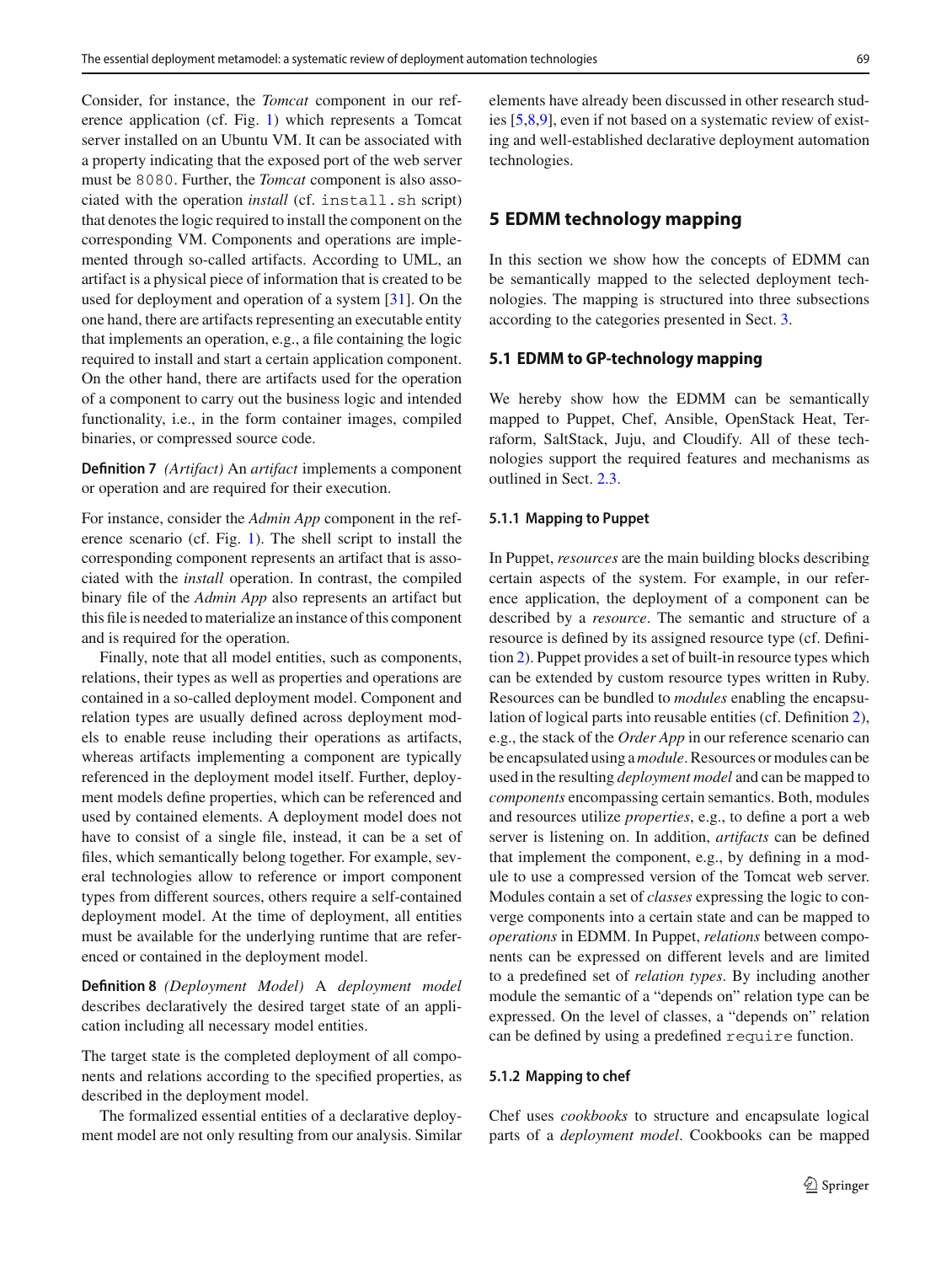to *components* as well as to *component types* in our metamodel. Using cookbooks, reusable entities can be defined expressing certain semantics, which map to *component types*. Further, cookbooks can be imported into other cookbooks, which maps semantically to *components* in this context. Our reference application (Fig. [1\)](#page-3-1) can be expressed in a single cookbook by importing existing ones from the Chef supermarket, e.g., a cookbook to install a Tomcat web server. In Chef, all kinds of *artifact* are supported as long as they can be referenced and packaged using the provided mechanisms. The actual *operations* to be executed to install or configure a component are encapsulated in so called *recipes* written in Ruby. Cookbooks can have dependencies to other cookbooks by using the depends attribute in the respective meta data file. With include\_recipe, operations from dependent cookbooks can be integrated in the sequence of operations required to reach a desired state. Thus, *relations* of one *relation type* can be expressed. By using an attribute file that, for example, defines the desired port of a web server, inputs for *properties* in the recipes can be represented in Chef.

#### **5.1.3 Mapping to Ansible**

Ansible and Chef are similar in their concepts. Like in Chef, playbooks are the elements used to create *deployment models*. For example, the complete reference scenario can be expressed in a single playbook. As playbooks can also encapsulate logical and reusable parts, they can be mapped to *components* and *component types* due to their recursive aggregation behavior. There can be a generic "Tomcat" playbook that enables the deployment and configuration of an Tomcat web server. Playbooks can also define *variables* that are mapped to *properties* in EDMM. In Ansible, *relations*, such as a web application is hosted on a web server, are implicitly defined by importing other Playbooks and can only expressed a "depends on" *relation type*. Ansible uses the concept of "roles", which contain "tasks" to converge a system to a desired state. Roles are part of playbooks and mapped to *operations* and, therein, all kinds of *artifacts* are supported that implement a component.

#### **5.1.4 Mapping to OpenStack Heat**

The *deployment model* for OpenStack Heat is called Heat Orchestration Template (HOT). The logical parts of an application, i.e., its components are modeled as *resources*. Several resource types are provided by Heat and further plugins for other resources are already available (e.g., Docker or AWS) or can be created. These resource types are reusable entities that specify the *properties* and *operations* that can be executed on a resource of this type. They form the *component types* in Heat. For deployments on a VM (such as for the Admin App in Fig. [1\)](#page-3-1) an infrastructure, a Heat::SoftwareConfig, and a Heat::SoftwareDeployment resource are used. The supported *artifacts* that implement a component depend on the resource type. With a SoftwareConfig resource (restricted to be used only with other IaaS resources) arbitrary *operations* can be specified and linked to *implementation artifact*, e.g., in the form of executable scripts. To express dependencies between components, the dependsOn attribute can be used where one or more other components can be referenced. Further types of *relations* and, thus, *relation types* can be expressed using certain properties of a component.

## **5.1.5 Mapping to Terraform**

In Terraform, *resources* are used to describe elements of a *deployment model*, e.g., compute instances, virtual networks, or software components. Each resource is assigned to a *resource type* that determines the kind of element that is managed and specifies *properties* in the form of so-called *attributes*. Several resource types are provided by Terraform and custom resource types can be written in Go. *Resources* and *resource types* are mapped to *components* and *component types* respectively. The supported *artifacts* that implement a component depend on the *resource type*. In addition, *provisioners* can be defined that are executed as part of the creation or destruction of a resource. For example, the *remote-exec provisioner* can be used to define arbitrary *operations* that are executed on a resource after its creation, e.g., downloading and installing an Apache Tomcat server on a provisioned EC2 instance. Explicit dependencies between resources can be expressed by the use of the *depends\_on* attribute. Further, *modules* can be used to create logical, reusable groups of resources. *Input Variables* on modules are mapped to *properties* and are used to parameterize and customize modules. For example, each stack of the reference scenario can be expressed by a Terraform module specifying the required resources. Hence, *modules* are mapped to *components* and *component types* in EDMM.

### **5.1.6 Mapping to SaltStack**

SaltStack is a flexible orchestration and configuration management tool, which uses so-called *top files* to create a *deployment model*. Top files contain *formulas* and *states*. Formulas are independent and reusable entities and map to *component types* in EDMM. For example, one can create a Tomcat formula that encapsulates the logic to install and start a Tomcat web server. Further, a formula can define a set of configuration values that map to *properties* in EDMM. Moreover, a logical group of states defined in formulas are expressing *operations* which in turn relate to *artifacts* that implement these. Using their DSL syntax, arbitrary logic in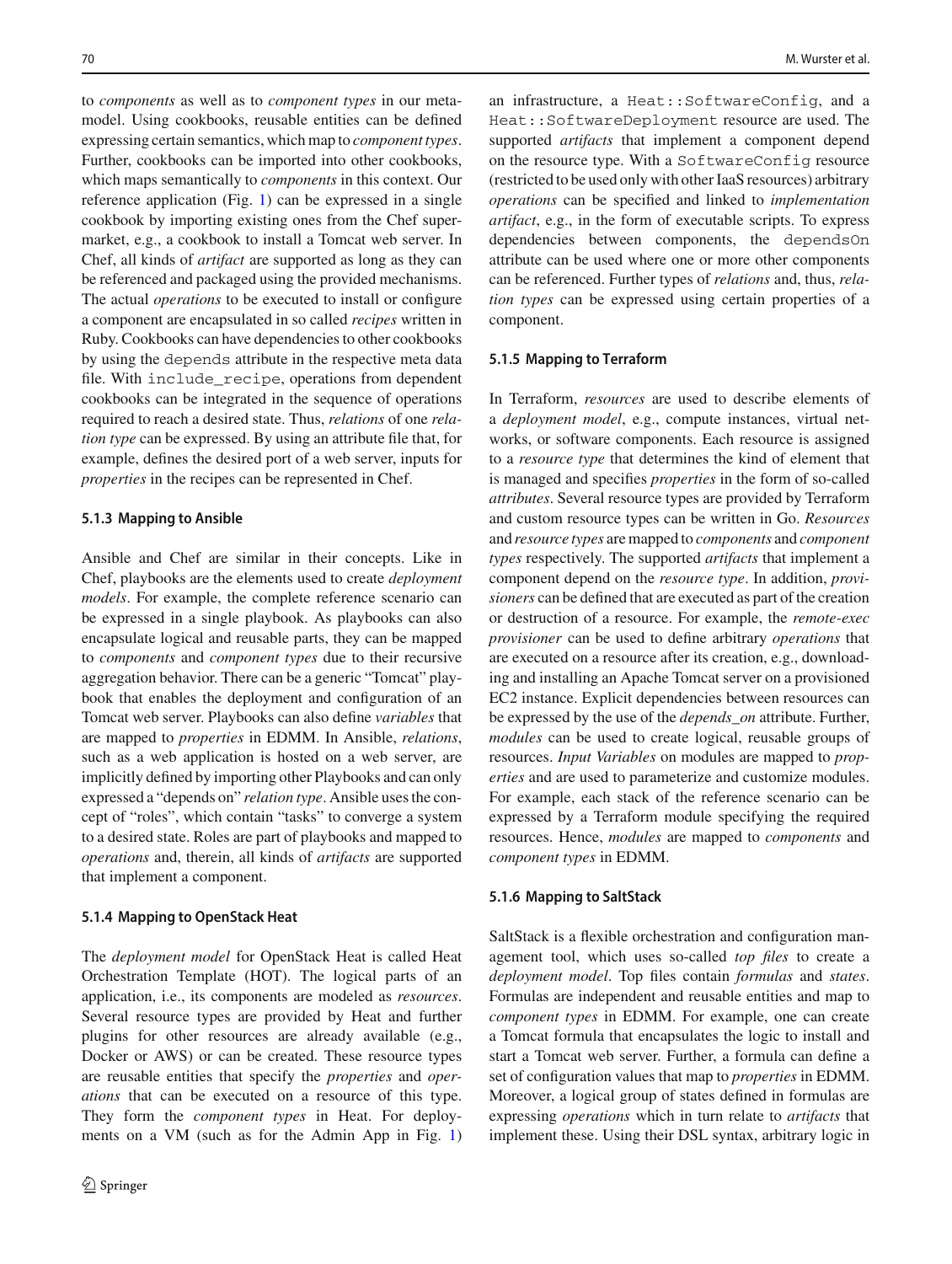the form of states can be supplied to reach a desired state. By using a formula in a deployment model a *component* is created according to our metamodel. *Relations* in SaltStack are, on the one hand, derived by the sequence of used formulas in a deployment model. On the other hand, states can *depend on* other stats defined by certain formulas, which results in a certain execution order.

## **5.1.7 Mapping to Juju**

Juju is a topology-based application modeling tool based on a declarative YAML DSL. All instructions and artifacts necessary for deploying and configuring application components are defined in *charms*, which map to *component types* in the EDMM as they are reusable entities having a certain semantic. Each charm provides a set of configuration values that can be set during deployment, which are mapped to *properties*. Further, a charm defines actions, implemented as scripts, that are triggered by the runtime during deployment. These are respectively mapped to *operations* and *artifacts*, whereas artifacts that implement components are carried out by these operations. Charms can be used in *bundles*, which implies that a *component* of a certain *component type* inside a *deployment model* is used. In Juju, there can be *relations* following a "depends on" semantic by expressing requirements and capabilities on charms. For example, charm defines that it requires a database and, correspondingly, a database charm is capable of satisfying this requirements. This can be expressed using the relations keyword in the model. A compound deployment including multiple charms, their configuration, and relations can be described in a Juju bundle.

### **5.1.8 Mapping to Cloudify**

The DSL defined and used by Cloudify is based on the TOSCA YAML profile [\[30\]](#page-11-28). However, the standard is not completely met. Similar to OpenStack Heat, built-in types encompassing Cloudify basic types can be used to model *components*. Further *components types* can be made available using plugins. In Cloudify, *node types* and *node templates* are mapped to *component types* and *components*respectively according to the EDMM definitions. Using Cloudify's lifecycle interface, i.e., *operations* allow to create, start, stop, and terminate physical resources. Node types define *properties*, implement operations, and define deployment as well as implementation *artifacts*. Built-in relation types, for example, define a depends\_on or connected\_to relation between components. In contrast to all other considered technologies, further relation types can be defined. To realize the reference scenario from Fig. [1,](#page-3-1) the AWS and Azure plugins are required. These plugins provide all types, operations, and artifacts to model the required components as well as to interact with the respective cloud provider applicationprogramming-interfaces (API).

### **5.2 EDMM to ProvS-technology mapping**

We hereby show how the EDMM can be semantically mapped to AWS CloudFormation and Azure Resource Manager. In contrast to GP, these technologies only support single-cloud deployments as they only support the services of the respective cloud provider.

#### **5.2.1 Mapping to AWS CloudFormation**

AWS CloudFormation is the deployment and management service by AWS and uses a JSON or YAML templates to create *deployment models*. In the template,*resources* are used to express *components*. AWS provides a set of built-in *resource types*, referred as *component types*, that specify the semantics of components, e.g., defining *properties* supported by a resource. CloudFormation enables to create reusable *component types* by defining *stacks* that can be in turn used in other templates. Each stack of the reference scenario in Fig. [1](#page-3-1) can be modeled by one or more resources. For example, the AWS SQS and Lambda service an be used to implement the depicted *JMS 1.1 Queue* and *Order Worker* components. To deploy the *Admin App* an AWS EC2 instance can be defined where one can specify the required installation and configuration steps as an *operations*, provided in separate files. The semantic of relations is restricted as only one type of inter-component dependency can be specified, by using the attribute dependsOn on resources.

#### **5.2.2 Mapping to Azure Resource Manager**

In Azure Resource Manager (ARM), JSON templates describe the configuration of Azure resources and services. Azure services (e.g., compute instances, databases, or middleware) are modeled as *resources*. The structure and semantics of a resource (e.g., its supported *properties* and *artifacts*) are defined by built-in *resource types*. Hence, *resource* and *resource type* map to *component* and *component type* in the EDMM. For example, the MongoDB configuration hosted on Azure Cosmos DB can be expressed using a resource of type Microsoft.DocumentDB/databaseAccounts. *Relations* between resources can be specified using the dependsOn element defining a dependency to one or more resources. The resources of a deployment can either be defined in a single template or divided into multiple ones in

order to create purpose-specific, reusable templates. As ARM templates are logical and reusable units, they are mapped to *components* and *component types* in the EDMM. Postdeployment configurations, software installations, or other actions to configure a VM, can be achieved through *virtual*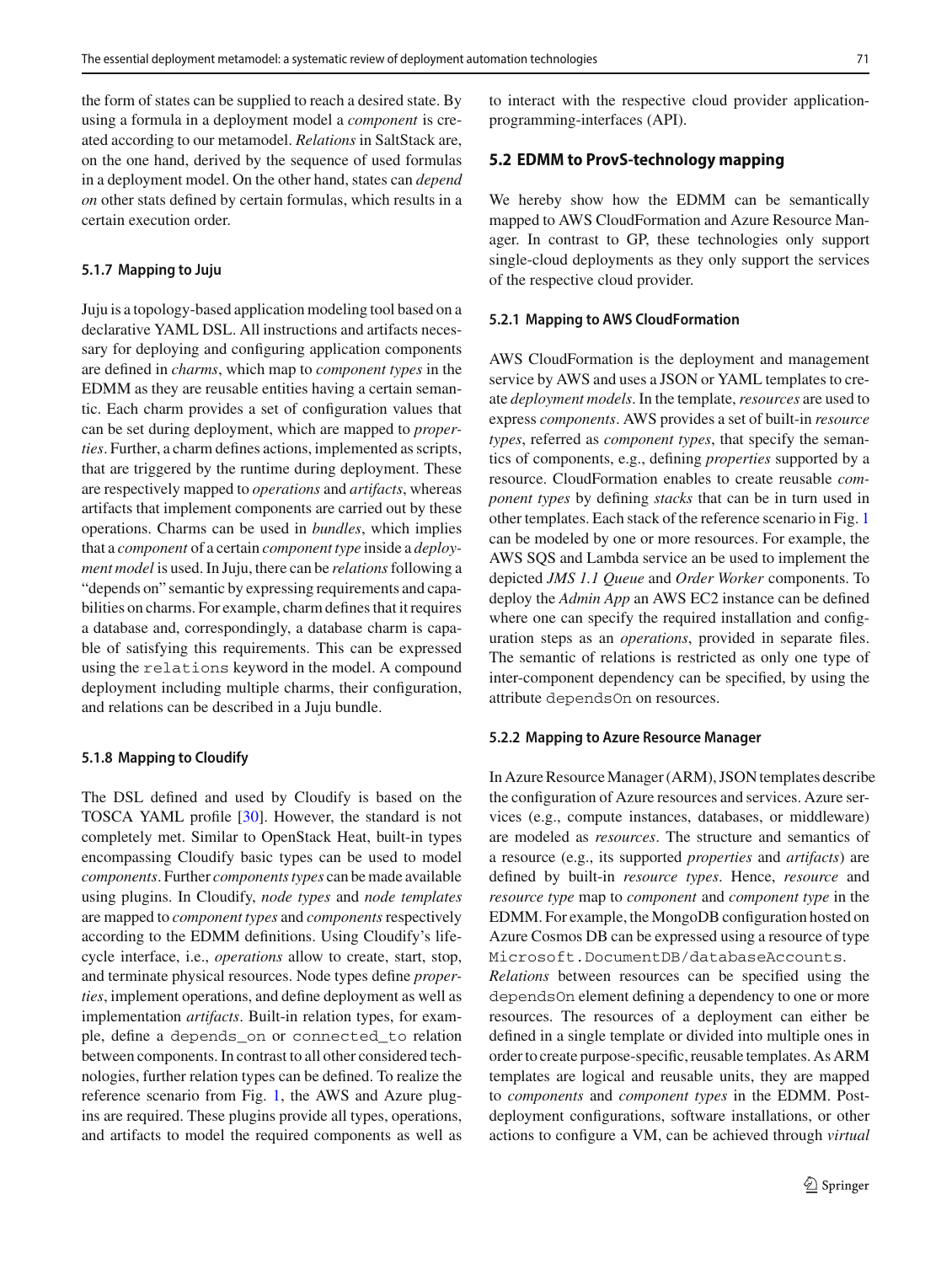*machine extensions*, which are semantically mapped to *operations* in the EDMM.

## **5.3 EDMM to PlatS-technology mapping**

We hereby show how the EDMM can be semantically mapped to Kubernetes, CFEngine, and Docker Compose. In contrast to GP, these technologies are restricted to specific services (XaaS support) and to the use of specific *platform bundles* for realizing components.

## **5.3.1 Mapping to Kubernetes**

With Kubernetes, developers can specify the *deployment model* of a multi-service application by indicating the "pods" to run, one for each *service* forming the application. Their desired configuration can then be specified by defining "deployments", each targeting a different subset of pods. For instance, each component in our reference application (cf. Fig. [1\)](#page-3-1) should be placed in a different pod, and its desired configuration could be specified by defining a different deployment targeting its corresponding pod. Kubernetes hence provides a predefined set of *component types* allowing to define reusable units of pods, deployments, and services (*components* of an application). Kubernetes also supports a predefined set of *relation types* in the form of specifying which pods are targeted by which deployment or service. Attributes specifying the desired configuration for pods, deployments, and services are mapped to *properties* in the EDMM. In Kubernetes, *artifacts* for implementing *components* are reflected by container images, which contain the complete stack starting from the operating system to the application-specific component, depending on application requirements [\[35\]](#page-11-29). Moreover, container images also encapsulate *operations* representing the logic to install and configure the components. Therefore, container images are *platform bundles* as they are the unit of deployment.

#### **5.3.2 Mapping to CFEngine**

CFEngine assumes an already running computing infrastructure and, therefore, is assigned to the PlatS deployment technologies. In CFEngine, everything is a *promise*. Promises are used to define the desired state that should be reached, e.g., a package to be installed or a process to be started. Further, *bundles* can be used to logically group promises and are, therefore, mapped to *operations* in EDMM. *Bodies* are used to create reusable parts of promises and are mapped to *component types*. Bodies can also define *properties* and once they are used in a *deployment model* a concrete *component* is created. There can be explicit *relations* between components that specify the required execution order using the depends\_on property on promises.

#### **5.3.3 Mapping to Docker Compose**

Docker Compose permits specifying the *deployment model* of a multi-container Docker application in a single file. The file is organized in "services", which are used to specify the *components* (i.e., its containers) of an application. *Relations* between components are expressed using the depends\_on keyword. Mapping this to our metamodel, the only *component type* and *relation type* are expressed by "services" and by the depends\_on attribute, respectively. Docker Compose predefines the set of *properties* that can be associated with the services forming an application. *Properties* can be associated to each service in a Docker Compose file and specify the desired configuration. *Artifacts* and *operations* are a special case since they have to be packaged as a so-called *platform bundle*. The artifact implementing a component as well as the logic to install and configure it must be supplied through a Docker image, either retrieved from a repository or built based on a Dockerfile. For example, to deploy the *Order App* the complete stack starting from the operating system to the application-specific component must be linked into a Docker image.

# **5.4 EDMM to TOSCA**

As various technologies support the TOSCA standard, i.e., OpenTOSCA [\[7\]](#page-11-30), ALIEN 4 Cloud [\[1](#page-10-1)], Cloudify, and TosKer [\[10](#page-11-31)], this section presents a mapping of EDMM to TOSCA—although it was out of scope of this paper due to its rank. EDMM only uses a subset of entities specified by the standard: *Service templates* are used to express *deployment models*, while *components* and *component types* are referred as *node templates* and *node types*, respectively. TOSCA allows the definition of arbitrary *relations* and *relation types*, called *relationship template* and *relationship type*, but defines a certain set of normative types every compliant orchestrator needs to support, i.e., hosted\_on and connected\_to. Node types and relationship types support the definition of *properties* as they are used to define semantics. Further, *operations* in EDMM are mapped to *management operations*, which are realized by *implementation artifacts*. In contrast, there are *deployment artifacts* that are mapped to *artifacts* required for the execution of a component.

# <span id="page-9-0"></span>**6 Related work**

In this section we discuss closely related work on reviews and comparisons regarding cloud computing deployment technologies and their respective meta modeling results. Weerasiri et al. [\[41\]](#page-11-24) introduced a taxonomy for cloud resource orchestration based on a survey examining eleven cloud orchestration approaches. They describe the notion of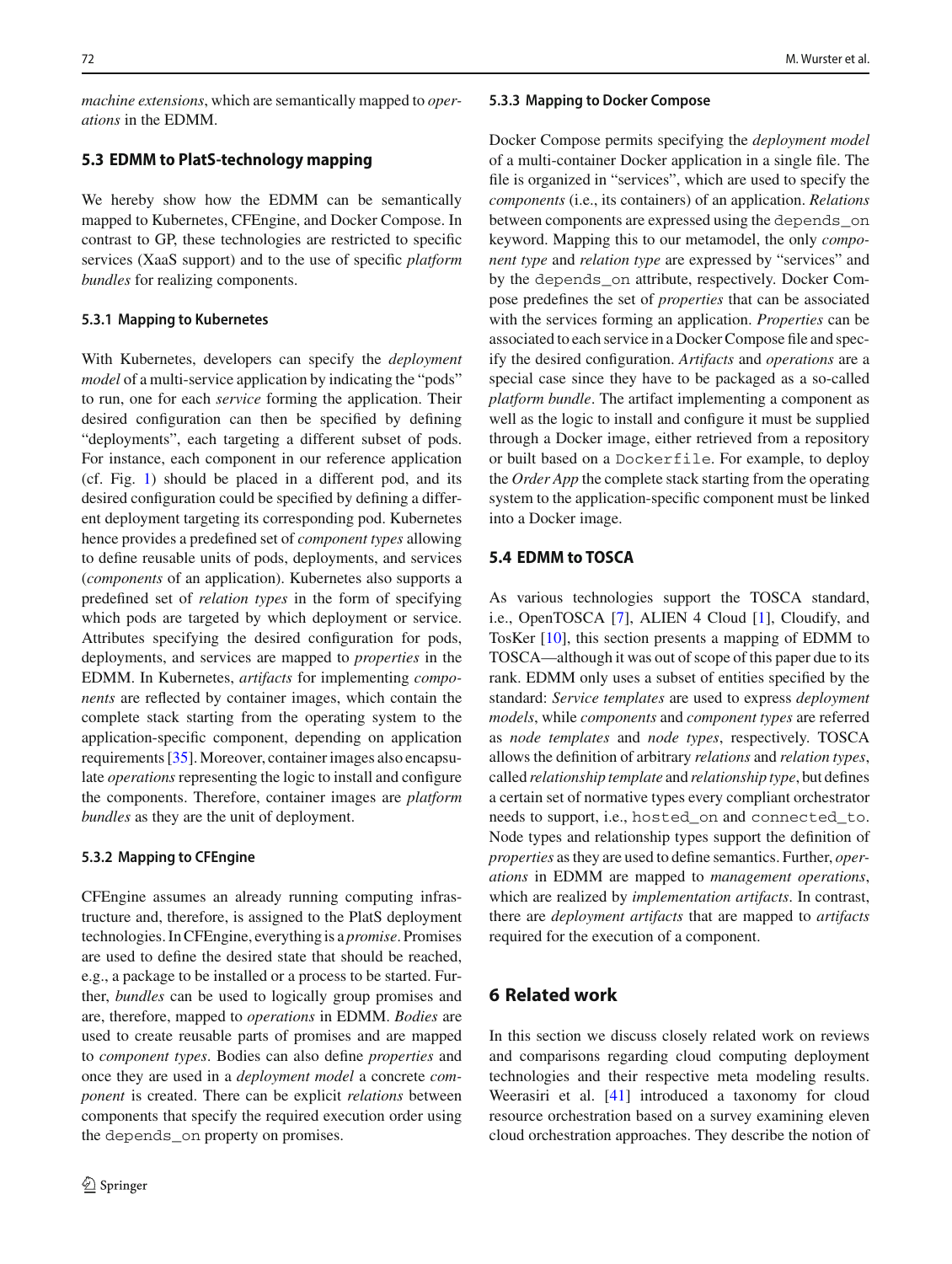a *Resource Entity Model* consisting of entities, relationships, and constraints. The Resource Entity Model shows on a high level the structure of a cloud application. However, to automate a deployment more information are required, e.g., what artifacts have to be installed and how. Therefore, we have examined the semantics of used deployment technologies and formulated a metamodel containing the common elements.

A detailed comparison of six different *Infrastructure-as-Code* platforms has been conducted by Masek et al. [\[26](#page-11-32)]. They distinguish between "configuration management" tools, designed to install and manage software on existing nodes, and "orchestration tools", designed to provision the servers themselves and leaving the job of configuring nodes to other tools. Also, Wettinger et al. [\[42](#page-11-33)] introduce a similar classification by differentiating between node-centric and environment-centric artifacts. Node-centric artifacts are deployment models that are executed on single nodes, such as Chef or Ansible, whereas environment-centric artifacts are deployment models that are executed on a higher level including more that one node, such as Terraform. In both works, the essence is that these two categories are not mutually exclusive. Most configuration management tools can do some degree of provisioning and most orchestration tools can do some degree of configuration management or can even integrate other tools. We derived a different grouping criteria resulting from our review in order to make a clear assignment for each technology.

Besides the variety of tools, there are also standards in the field of application deployment. Markoska et al. [\[25](#page-11-34)] give an brief overview about different cloud deployment technologies and standards, such as AWS CloudFormation, TOSCA, CAMP, and others. Di Martino et al. [\[17](#page-11-35)] focuses only on the TOSCA standard and OpenStack Heat templates for a qualitative comparison. Further, Bergmayr et al. [\[6](#page-11-36)] provide a very detailed overview and comparison of different cloud modeling languages (CML). They conducted a systematic review of CMLs, their features, and discuss core domain concepts of such. However, these studies do not review a variety of used deployment automation technologies and, further, do not abstract to a commonly denominated metamodel.

Vergara-Vargas and Umaña-Acosta [\[40\]](#page-11-37) developed a new Architecture Description Language (ADL) that comprises deployment aspects. One part of their ADL is to support software deployments based on a model-driven deployment (MDDep) approach expressing components and relations among them. Alipour and Liu [\[2](#page-10-2)] focuses on a model-driven approach presenting a *Cloud Platform Independent Model* in order to deploy auto-scaling services in a cloud-agnostic way. In general literature about software architectures (SAs), SAs are described as structures that comprise software elements, relations among them, and properties of both [\[38](#page-11-38)]. Also Chen [\[13](#page-11-39)] describes in his paper a unified view to model data, consisting of entities, and relationships. Thus, these elements are similar to the parts identified by the EDMM. Further, representing an application structure as a graph is a common approach in research. For example, GENTL [\[5\]](#page-11-26) is a CML to express topologies whereas Breitenbücher [\[8\]](#page-11-23) proposes a graph-based description language (DMMN) to enable the declarative modeling of management activities [\[8\]](#page-11-23). However, as they are proposing similar elements, these findings are not based on the analysis of widely used industrial tools.

# <span id="page-10-0"></span>**7 Conclusions and outlook**

We conclude that there are three EDMM groups a technology can be assigned to: General-purpose (GP) technologies support multi-cloud and XaaS deployments, provider-specific (ProvS) technologies are restricted to the respective cloud provider services, and platform-specific (PlatS) technologies support only a subset of XaaS and require specific platform bundles for deployment. A understanding of essential deployment model elements helps to compare technologies regarding deployment features and mechanism and supports decision making processes when selecting an appropriate technology for an use case. The introduced classification and the presented EDMM technology mapping support the migration from one deployment technology into another one. Further, this does not only support industry to compare and select technologies, but also helps researcher to evaluate concepts in the area of deployment automation research: If new research can be realized using EDMM, our mappings prove that this research can be also applied to the technologies analyzed in this paper. This significantly eases practically validating new concepts.

**Acknowledgements** This work is partially funded by the European Union's Horizon 2020 research and innovation project *RADON* (825040), the BMWi projects *IC4F* (01MA17008G) and *SePiA.Pro* (01MD16013F), the DFG project ADDCompliance (636503), the POR-FSE project *AMaCA*, and the project *DECLware* (PRA\_2018\_66, University of Pisa).

**Open Access** This article is distributed under the terms of the Creative Commons Attribution 4.0 International License [\(http://creativecomm](http://creativecommons.org/licenses/by/4.0/) [ons.org/licenses/by/4.0/\)](http://creativecommons.org/licenses/by/4.0/), which permits unrestricted use, distribution, and reproduction in any medium, provided you give appropriate credit to the original author(s) and the source, provide a link to the Creative Commons license, and indicate if changes were made.

# **References**

- <span id="page-10-1"></span>1. ALIEN 4 Cloud (2018) ALIEN 4 cloud official site. [http://](http://alien4cloud.github.io) [alien4cloud.github.io.](http://alien4cloud.github.io) Accessed 14 Aug 2019
- <span id="page-10-2"></span>2. Alipour H, Liu Y (2018) Model driven deployment of auto-scaling services on multiple clouds. In: 2018 IEEE international conference on software architecture companion (ICSA-C). IEEE, pp 93–96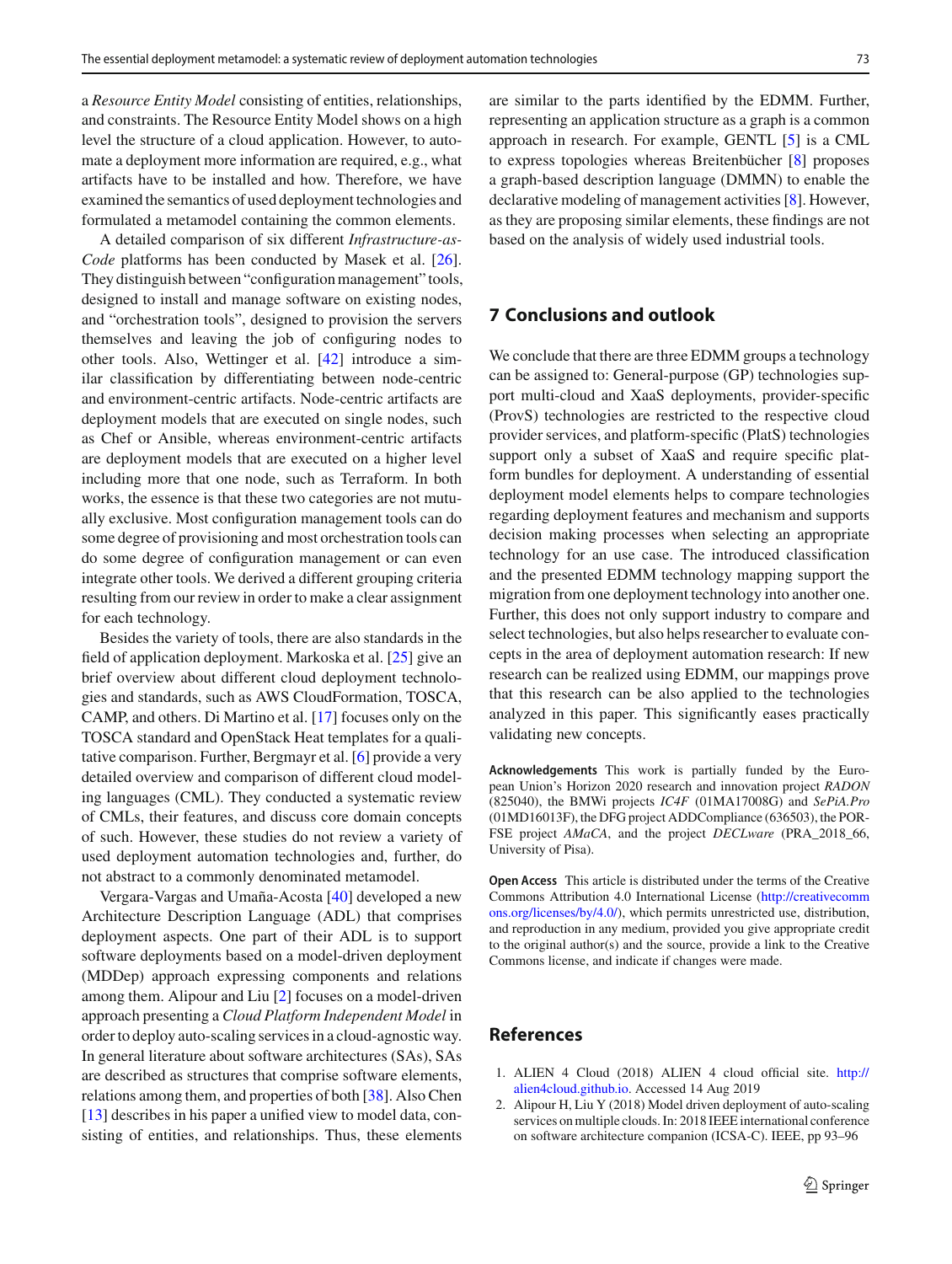- <span id="page-11-15"></span>3. Amazon Web Services, Inc (2018) AWS CloudFormation official site. [https://aws.amazon.com/de/cloudformation.](https://aws.amazon.com/de/cloudformation) Accessed 14 Aug 2019
- <span id="page-11-8"></span>4. Amazon Web Services, Inc (2018) AWS OpsWorks official site. <https://aws.amazon.com/de/opsworks>
- <span id="page-11-26"></span>5. Andrikopoulos V, Reuter A, Gómez Sáez S, Leymann F (2014) A GENTL approach for cloud application topologies. In: Villari M, Zimmermann W, Lau KK (eds) Service-oriented and cloud computing. ESOCC 2014. Lecture Notes in Computer Science, vol 8745. Springer, Berlin, Heidelberg
- <span id="page-11-36"></span>6. Bergmayr A, Breitenbücher U, Ferry N, Rossini A, Solberg A, Wimmer M, Kappel G (2018) A systematic review of cloud modeling languages. ACM Comput Surv (CSUR) 51(1):1–38
- <span id="page-11-30"></span>7. Binz T, Breitenbücher U, Haupt F, Kopp O, Leymann F, Nowak A, Wagner S (2013) OpenTOSCA—A runtime for TOSCA-based cloud applications. In: Proceedings of the 11th international conference on service-oriented computing (ICSOC 2013). Springer, pp 692–695
- <span id="page-11-23"></span>8. Breitenbücher U (2016) Eine musterbasierte Methode zur Automatisierung des Anwendungsmanagements. Ph.D. thesis, Universität **Stuttgart**
- <span id="page-11-27"></span>9. Brogi A, Soldani J, Wang P (2014) TOSCA in a nutshell: promises and perspectives. In: Service-oriented and cloud computing: 3rd European conference, ESOCC 2014, Manchester, UK, September 2–4, 2014. Proceedings, Springer, vol 8745, pp 171–186
- <span id="page-11-31"></span>10. Brogi A, Rinaldi L, Soldani J (2018) TosKer: A synergy between TOSCA and Docker for orchestrating multicomponent applications. Softw Pract Exp 48(11):2061–2079
- <span id="page-11-18"></span>11. Burgess M, College O (1995) Cfengine: a site configuration engine. In: USENIX computing systems
- <span id="page-11-17"></span>12. Canonical Ltd (2018) Juju Official Site. [https://jujucharms.com.](https://jujucharms.com) Accessed 14 Aug 2019
- <span id="page-11-39"></span>13. Chen PPS (1976) The entity-relationship model—toward a unified view of data. ACM Trans Database Syst 1(1):9–36
- <span id="page-11-21"></span>14. Cloudify Platform Ltd (2018) Cloudify Official Site. [https://](https://cloudify.co) [cloudify.co.](https://cloudify.co) Accessed 14 Aug 2019
- <span id="page-11-12"></span>15. CNCF (2018) Kubernetes Official Site. [https://kubernetes.io.](https://kubernetes.io) Accessed 14 Aug 2019
- <span id="page-11-3"></span>16. Delaet T, Joosen W, Vanbrabant B (2010) A survey of system configuration tools. In: Proceedings of the 24th international conference on large installation system administration (LISA 2010), USENIX
- <span id="page-11-35"></span>17. Di Martino B, Cretella G, Esposito A (2015) Defining cloud services workflow: a comparison between TOSCA and OpenStack Hot. In: 2015 Ninth international conference on complex, intelligent, and software intensive systems (CISIS). IEEE, pp 541–546
- <span id="page-11-20"></span>18. Docker, Inc (2018) Docker Compose Documentation. [https://docs.](https://docs.docker.com/compose) [docker.com/compose.](https://docs.docker.com/compose) Accessed 14 Aug 2019
- <span id="page-11-5"></span>19. Endres C, Breitenbücher U, Falkenthal M, Kopp O, Leymann F, Wettinger J (2017) Declarative vs. imperative: two modeling patterns for the automated deployment of applications. In: Proceedings of the 9th international conference on pervasive patterns and applications. Xpert Publishing Services (XPS), pp 22–27
- <span id="page-11-14"></span>20. HashiCorp (2018a) Terraform Official Site. [https://www.terraform.](https://www.terraform.io) [io.](https://www.terraform.io) Accessed 14 Aug 2019
- <span id="page-11-7"></span>21. HashiCorp (2018b) Vagrant Official Site. [https://www.vagrantup.](https://www.vagrantup.com) [com.](https://www.vagrantup.com) Accessed 14 Aug 2019
- <span id="page-11-6"></span>22. Herry H, Anderson P, Wickler G (2011) Automated planning for configuration changes. In: Proceedings of the 25th interna-

tional conference on large installation system administration (LISA 2011). USENIX, pp 57–68

- <span id="page-11-1"></span>23. Humble J, Farley D (2010) Continuous delivery: reliable software releases through build, test, and deployment automation. Addison-Wesley Professional, Boston
- <span id="page-11-0"></span>24. Humble J, Molesky J (2011) Why enterprises must adopt devops to enable continuous delivery. Cut IT J 24(8):6
- <span id="page-11-34"></span>25. Markoska E, Chorbev I, Ristov S, Gusev M (2015) Cloud portability standardization overview. In: 2015 38th International convention on information and communication technology, electronics and microelectronics (MIPRO). IEEE, pp 286–291
- <span id="page-11-32"></span>26. Masek P, Stusek M, Krejci J, Zeman K, Pokorny J, Kudlacek M (2018) Unleashing full potential of ansible framework: University labs administration. In: 2018 22nd conference of open innovations association (FRUCT), pp 144–150. [https://doi.org/10.23919/](https://doi.org/10.23919/FRUCT.2018.8468270) [FRUCT.2018.8468270](https://doi.org/10.23919/FRUCT.2018.8468270)
- <span id="page-11-19"></span>27. Microsoft, Inc (2018) Microsoft Azure ARM Official Site. [https://](https://azure.microsoft.com/en-us/features/resource-manager) [azure.microsoft.com/en-us/features/resource-manager.](https://azure.microsoft.com/en-us/features/resource-manager) Accessed 14 Aug 2019
- <span id="page-11-4"></span>28. Morris K (2016) Infrastructure as code: managing servers in the cloud. O'Reilly Media, Sebastopol
- <span id="page-11-22"></span>29. OASIS (2013) Topology and orchestration specification for cloud applications (TOSCA) version 1.0. [http://docs.oasis-open.org/](http://docs.oasis-open.org/tosca/TOSCA/v1.0/os/TOSCA-v1.0-os.html) [tosca/TOSCA/v1.0/os/TOSCA-v1.0-os.html](http://docs.oasis-open.org/tosca/TOSCA/v1.0/os/TOSCA-v1.0-os.html)
- <span id="page-11-28"></span>30. OASIS (2019) TOSCA simple profile in YAML version 1.2. [http://](http://docs.oasis-open.org/tosca/TOSCA-Simple-Profile-YAML/v1.2/TOSCA-Simple-Profile-YAML-v1.2.html) [docs.oasis-open.org/tosca/TOSCA-Simple-Profile-YAML/v1.2/](http://docs.oasis-open.org/tosca/TOSCA-Simple-Profile-YAML/v1.2/TOSCA-Simple-Profile-YAML-v1.2.html) [TOSCA-Simple-Profile-YAML-v1.2.html](http://docs.oasis-open.org/tosca/TOSCA-Simple-Profile-YAML/v1.2/TOSCA-Simple-Profile-YAML-v1.2.html)
- <span id="page-11-25"></span>31. OMG (2015) Unified modeling language (UML) version 2.5. <https://www.omg.org/spec/UML/2.5.1/PDF>
- <span id="page-11-13"></span>32. OpenStack Foundation (2018) OpenStack HEAT documentation. [https://wiki.openstack.org/wiki/Heat.](https://wiki.openstack.org/wiki/Heat) Accessed 14 Aug 2019
- <span id="page-11-2"></span>33. Oppenheimer D, Ganapathi A, Patterson DA (2003) Why do internet services fail, and what can be done about it? In: Proceedings of the 4th conference on USENIX symposium on internet technologies and systems (USITS 2003). USENIX
- <span id="page-11-10"></span>34. Opscode, Inc (2018) Chef official site. [http://www.opscode.com/](http://www.opscode.com/chef) [chef.](http://www.opscode.com/chef) Accessed 14 Aug 2019
- <span id="page-11-29"></span>35. Pahl C, Brogi A, Soldani J, Jamshidi P (2017) Cloud container technologies: a state-of-the-art review. IEEE Trans Cloud Comput
- <span id="page-11-9"></span>36. Puppet Labs (2018) Puppet official site. [http://puppetlabs.com/](http://puppetlabs.com/puppet/what-is-puppet) [puppet/what-is-puppet.](http://puppetlabs.com/puppet/what-is-puppet) Accessed 14 Aug 2019
- <span id="page-11-11"></span>37. Red Hat, Inc (2018) Ansible official site. [https://www.ansible.com.](https://www.ansible.com) Accessed 14 Aug 2019
- <span id="page-11-38"></span>38. Rozanski N, Woods E (2012) Software systems architecture: working with stakeholders using viewpoints and perspectives. Addison-Wesley, Boston
- <span id="page-11-16"></span>39. SaltStack, Inc (2018) SaltStack official site. [https://www.saltstack.](https://www.saltstack.com) [com.](https://www.saltstack.com) Accessed 14 Aug 2019
- <span id="page-11-37"></span>40. Vergara-Vargas J, Umaña-Acosta H (2017) A model-driven deployment approach for scaling distributed software architectures on a cloud computing platform. In: 2017 8th IEEE international conference on software engineering and service science (ICSESS). IEEE, pp 99–103
- <span id="page-11-24"></span>41. Weerasiri D, Barukh MC, Benatallah B, Sheng QZ, Ranjan R (2017) A taxonomy and survey of cloud resource orchestration techniques. ACM Comput Surv 50(2):26:1–26:41
- <span id="page-11-33"></span>42. Wettinger J, Breitenbücher U, Kopp O, Leymann F (2016) Streamlining DevOps automation for cloud applications using TOSCA as standardized metamodel. Future Gener Comput Syst 56:317–332